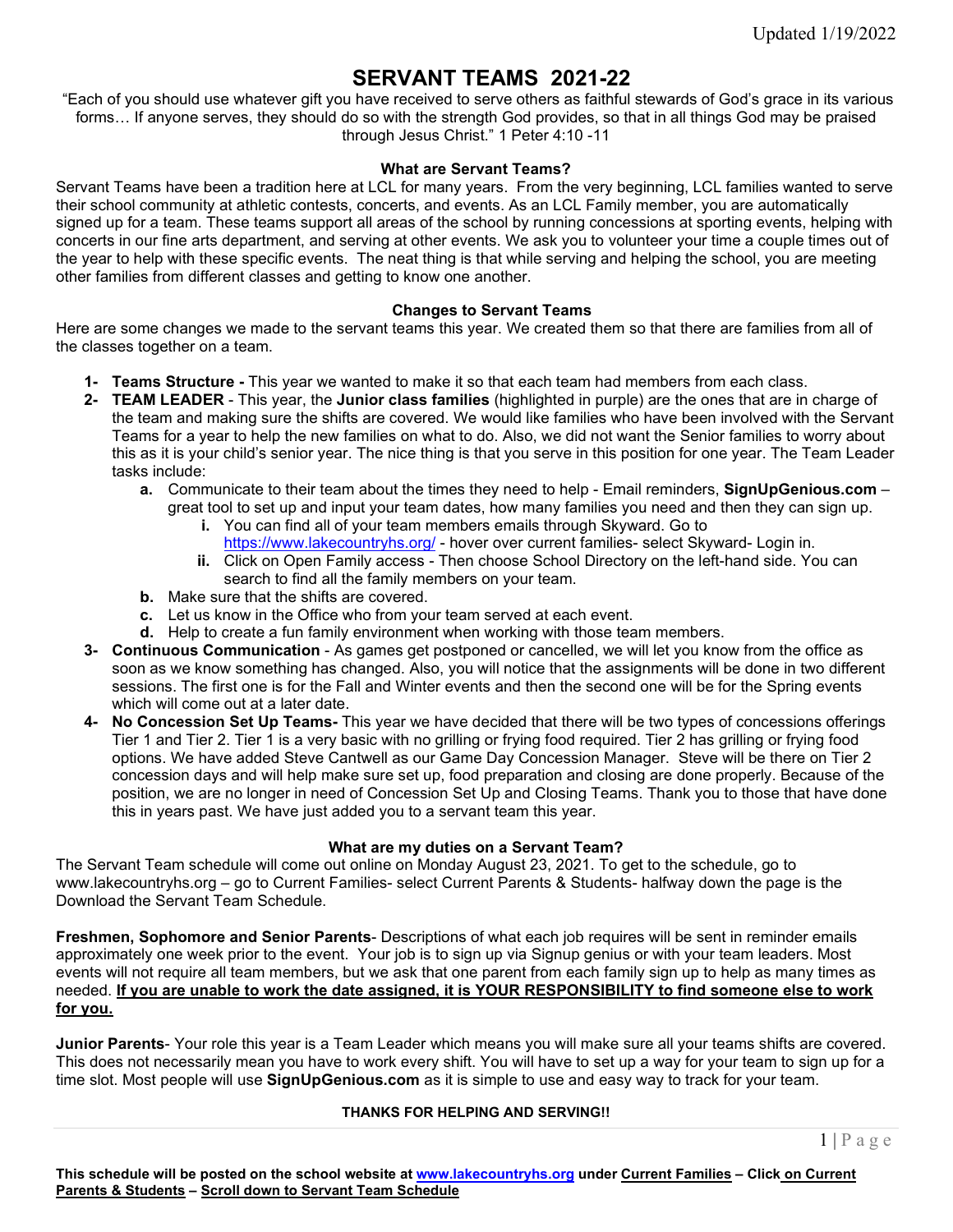## **SERVANT TEAM LIST**

**Teams are listed by student's last name. Each class is highlighted: Freshmen, Sophomore, Junior, Senior**

**Team 1-Laedtke, Meyer(Grace), Araujo, Bremer, Brewer, Burow, Peters, Ripley, Rossing, Krimpelbein, Kuhlman, Lauersdorf (12)**

**Team 2-Kuriatnyk, Molnau, Butzlaff (Lily), Connell, Conway, Dall, Schartle, Schram, Schulteis, Lueth, Meidam (11)**

**Team 3-Krzyzaniak, Mosier, Daub, Desmonie, Domino, Dudek, Schumacher (Elijah & Isabelle), Schumacher (Jake & Kylie), Schwenner, Fillinger, Nehls (11)**

**Team 4- Koenig, Muraco, Duston, Dykstra, Eckhart, Eckmann, Scortino, Stamm, Barbieri, Obregon, O'Donnell, Oelsner (12)**

**Team 5- Keidl, Korth ,Eimon, Ellis, Ferrill, Fischer, Sterr, Thelen, Thoni, Olson, Orner, Pavlik (12)**

**Team 6- Jurss, Flinton, Gauger, Grittinger, Hardt, Thurow, Vanderberg, Vande Zande, Payne, Petersen (Clayton & Ava), Powers (12)**

**Team 7- Minor, Halliburton, Hans, Herman, Hlavachek, Visconti, Waltersdorf (Jacob), Weber (Logan), Quas, Ravaris, Schmidt (11)**

**Team 8- Hohensee, Fromstein, Hoppe, Irvine, Seese, Abel, Batterman, Benz, Schneider, Sonderman, Stippich (11)**

**Team 9- Henderson, Maticek, Janke, Johnson (Claire & Emma), Jones, Kiley, Booth, Braatz, Wilbur, Studer, Swanson (Lily) (11)**

**Team 10- Heinzelman, Naumann, Klafke, Konley, Kraemer, Rotzsche, Brian, Burmeister, Burow, Wallgren, Waltersdorf (Brandon) (11)**

**Team 11- Hedberg, Neumiller, Lange, Leibham, Lubbers, Riegleman, Cleary, Zabinski, Zuhlke, Zamiatala, Zimbal, Zur (12)**

**Team 12- Haimerl, Niemann, Luedke, Luke, Marban, Diven, Dobson, Dziubla, Allyn, Amack, Bachmann (11)**

**Team 13- Gotthardt, Nigh, Menzel (Abigail), Meunier, Meyer (Gabriella), Benes, Foster, Glor, Biedenbender, Bielawa, Blair (11)**

**Team 14- Gillespie, Poellot, Michaud, Miller, Mussomelli, Grady, Hahm, Hamme, Bojarski, Bratz, Briggs (11)**

**Team 15- Finch, Schaumberg, Nemecek, Novak, O'Keefe, Hanson, Hammer, Witte, Brockmeier, Cahalane, Cantwell (11)**

**Team 16- Dreyer, Scheuer, Osborn, Pagenkopf, Petersen (Cole), Buchmann, Johnson (Emilia), Krueger, Cass, Cimler, Damato (11)**

**Team 17- Depies, Schmitt, Portale, Roehl, Roell, Lemmenes, Lierman, Low, Dauenhauer, Dewitz, Farrell (11)**

**Team 18- Cook, Manthei, Shockman, Schlomer, Schieffer, Schifano, Lowry, MacGregor, Marriott, Freeland, Frerking (11)**

**Team 19- Christenson, Sivak, Schumacher (Elizabeth & Ben), Schlender, Skrzypchak, McGlocklin, Meiller, Menzel (Helina & Jackson), Gatewood, Gerlach, Gilbert (11)**

**Team 20- Butzlaff (Casey),Theis, Stollenwerk, Swanson (Meg), Tegtmeier, Merten, Miller, Premo, Griffioen, Grosenick, Haertle (11)**

 $2|P$ age